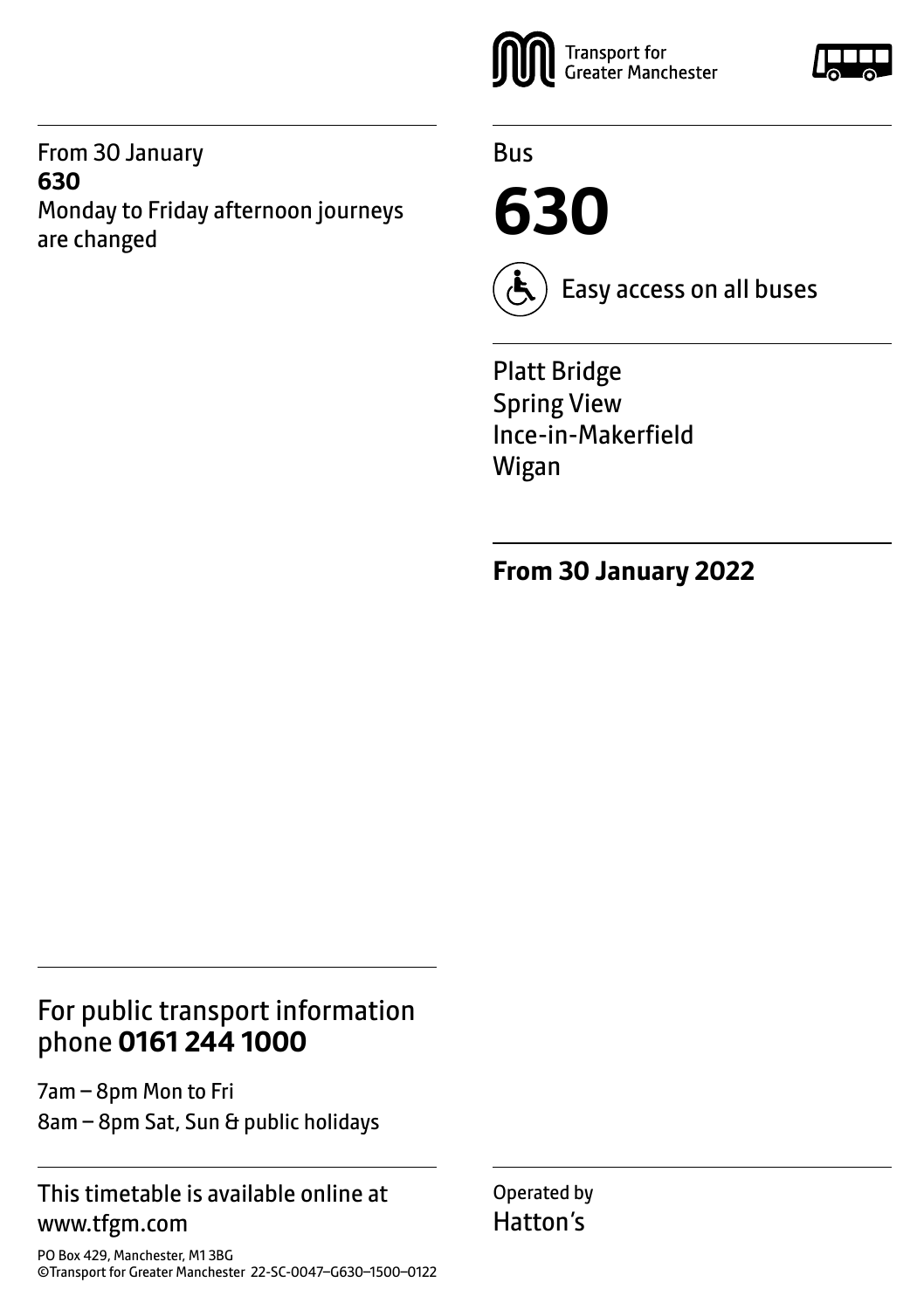# Additional information

### Alternative format

To ask for leaflets to be sent to you, or to request large print, Braille or recorded information phone 0161 244 1000 or visit www.tfgm.com

#### Easy access on buses



 Journeys run with low floor buses have no steps at the entrance, making getting on and off easier. Where shown, low floor buses have a ramp for access and a dedicated space for wheelchairs and pushchairs inside the bus. The bus operator will always try to provide easy access services where these services are scheduled to run.

### Using this timetable

Timetables show the direction of travel, bus numbers and the days of the week. Main stops on the route are listed on the left. Where no time is shown against a particular stop, the bus does not stop there on that journey. Check any letters which are shown in the timetable against the key at the bottom of the page.

### Where to find information about service changes

www.tfgm.com Bus station posters Leaflets from outlets.

# Tickets and information

Bus companies offer a range of tickets for use on their own buses. For travel on any service in the County, use System One tickets, including DaySaver. Travelshops provide tickets, information and journey planning advice on buses, trains and trams for work and pleasure.

# Using the 24 hour clock

Times are shown in four figures. The first two are the hour and the last two are the minutes.

0753 is 53 minutes past 7am 1953 is 53 minutes past 7pm



#### Operator details

#### **Hatton's**

224 North Florida Road Haydock St Helens **Merseyside** WA11 9TP Telephone 01744 811818

#### **Travelshops**

#### **Wigan Bus Station**

Mon to Fri 7am to 5.30pm Saturday 8.30am to 1.15pm and 2pm to 4pm Sunday\* Closed

\*Including public holidays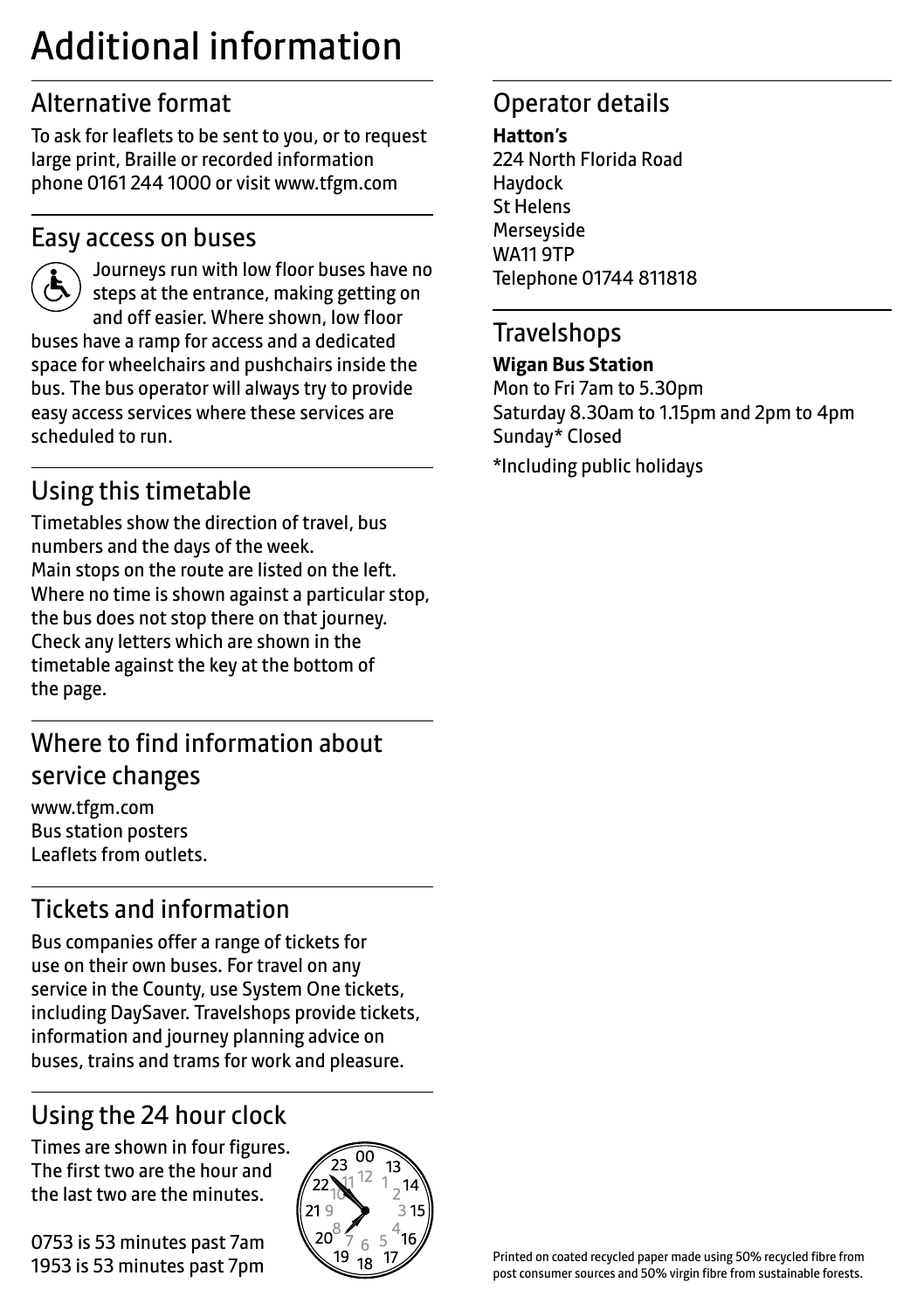

©0100022610 Transport for Greater Manchester 2022

Transport for Greater Manchester uses reasonable endeavours to check the accuracy of information published and to publish changes to information in a timely manner. In no event will Transport for Greater Manchester be liable for any loss that may arise from this information being inaccurate.